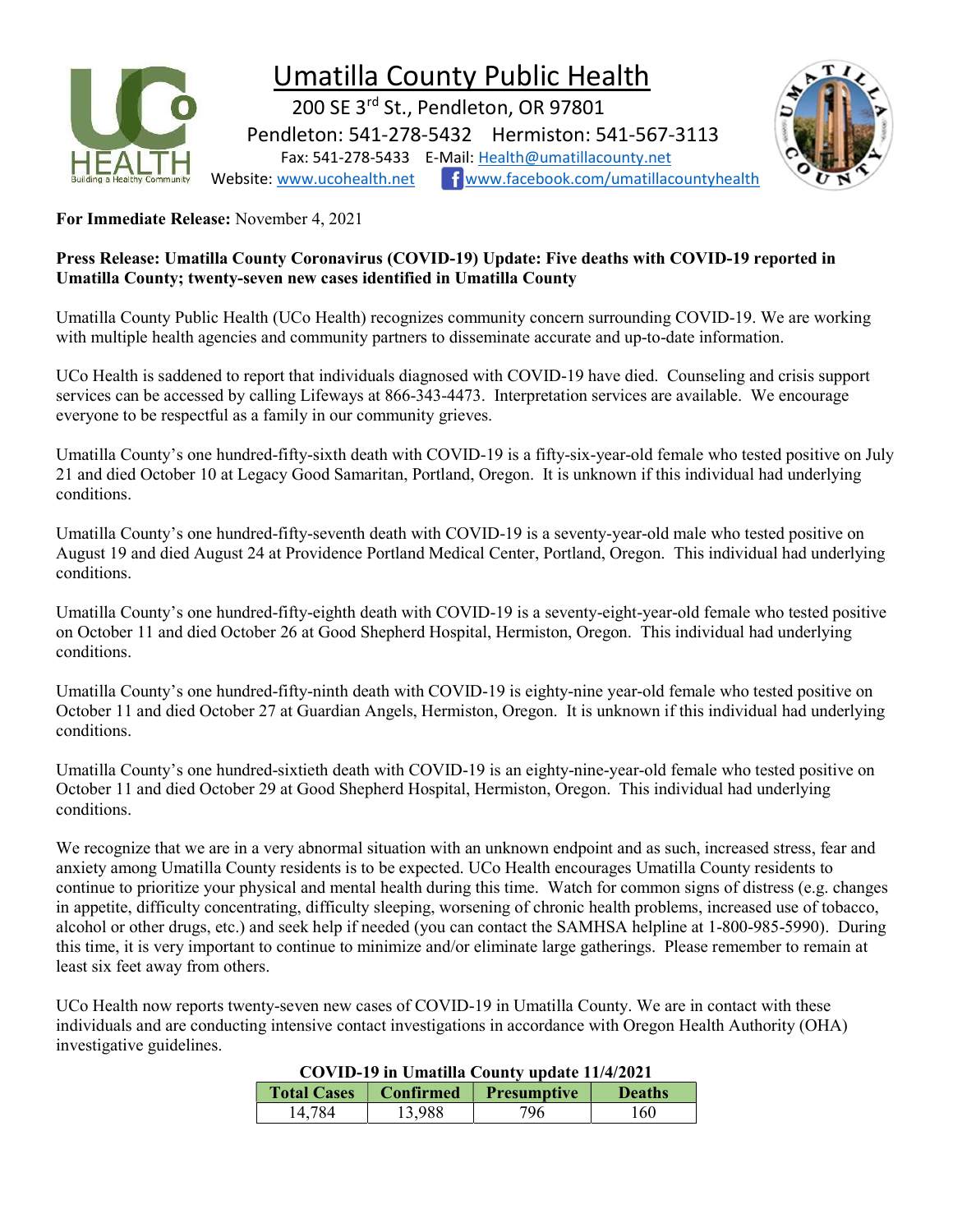

A presumptive case is someone who does not have a positive PCR test -- a "Polymerase Chain Reaction" that confirms if a person has COVID-19 -- but is showing symptoms and has had close contact with a confirmed case. If they later test positive by PCR, those will be recategorized as confirmed cases.

It is imperative that any person who is exhibiting symptoms of respiratory illness stay home. UCo Health continues to discover instances where individuals are continuing to work while sick. Now, more than ever, it is important for businesses to ensure that employees are not coming to work sick. Employees may feel internal and external pressure to work through mild illness. Businesses are encouraged to develop flexible leave policies to support employees who become ill and establish procedures for sending employees who are not feeling well home. Anyone who is exhibiting any symptoms of respiratory illness must stay home from work for 24-hours after all symptoms (fever, cough, shortness of breath, diarrhea, etc.) have resolved.

We are asking our Umatilla County residents to please call 211 with your questions regarding COVID-19. If you are exhibiting symptoms such as fever, cough, or shortness of breath, call your primary care provider FIRST to discuss the next steps. If you are experiencing a medical emergency, call 911.

COVID-19 does not target people of any certain race, ethnicity, country of origin or geographic location. Increased community spread of COVID-19 can occur anywhere in Umatilla County at any time.

We will continue to update our Umatilla County Public Health Facebook page as new information becomes available. County specific data is available on the Regional COVID-19 Data Dashboard and will be updated Monday-Friday. To access the Regional COVID-19 Data Dashboard, please visit:

http://www.co.umatilla.or.us/health/COVID\_Region9\_Dashboard/. Please refer to the Oregon Health Authority and CDC COVID-19 websites for additional information.

For media inquiries please contact: OHA Joint Information Center (JIC) staff UCo Health 971-673-2097 health@umatillacounty.net orcovid19.media@dhsoha.state.or.us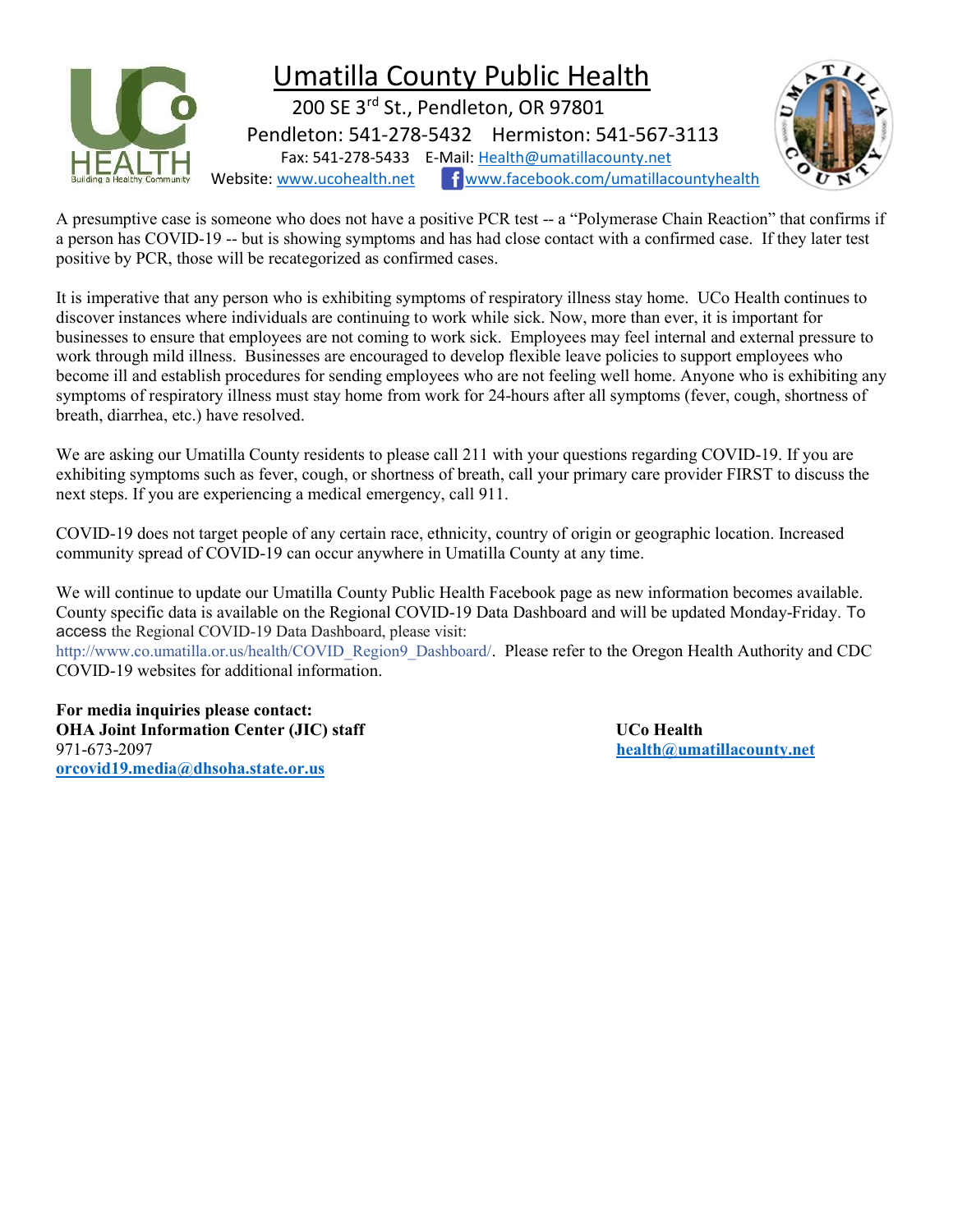

## Umatilla County Public Health

 200 SE 3rd St., Pendleton, OR 97801 Pendleton: 541-278-5432 Hermiston: 541-567-3113 Fax: 541-278-5433 E-Mail: Health@umatillacounty.net Website: www.ucohealth.net fwww.facebook.com/umatillacountyhealth



Para publicación inmediata: 4 de Noviembre de 2021

Comunicado de prensa: Actualización del coronavirus del condado de Umatilla (COVID-19): Cinco muertes con COVID-19 fueron reportados en el condado de Umatilla; treinta y ocho han sido identificados en el condado de Umatilla

El departamento de Salud Pública del Condado de Umatilla (UCo Health) reconoce la preocupación de la comunidad en torno a COVID-19. Nosotros estamos trabajando con múltiples agencias de salud y socios comunitarios para difundir información precisa y actualizada.

UCo Health le entristece informar que las personas diagnosticados con COVID-19 han fallecido. Se puede acceder a los servicios de asesoramiento y apoyo de crisis llamando a Lifeways al 866-343-4473. Los servicios de interpretación están disponibles. Alentamos a todos ser lo más respetuosos como una familia en lo que nuestra comunidad sufre.

La muerte ciento cincuenta y seis con COVID-19 en el condado de Umatilla es una mujer de cincuenta y seis años que dio positivo el 21 de Julio y murió el 10 de Agosto en Legacy Good Samaritan, Portland, Oregon. Este individuo tenia condiciones subyacentes.

La muerte ciento cincuenta y siete con COVID-19 en el condado de Umatilla es un hombre de setenta años que dio positivo el 19 de Agosto y murió el 24 de Agosto en Providence Portland Medical Center, Portland, Oregon. Este individuo tenia condiciones de salud subyacentes.

La muerte ciento cincuenta y ocho con COVID-19 en el condado de Umatilla es una mujer de setenta ocho años que dio positivo el 11 de Octubre y murió el 26 de Octubre en Good Shepherd, Hermiston, Oregon. Este individuo tenia condiciones de salud subyacentes.

La muerte ciento cincuenta y nueve con COVID-19 en el condado de Umatilla es una mujer de ochenta y nueve años que dio positivo el 11 de Octubre y murió el 27 de Octubre en Guardian Angels, Hermiston, Oregon. Se desconoce si este individuo tenia condiciones subyacentes.

La muerte ciento sesenta con COVID-19 en el condado de Umatilla es una mujer de ochenta y nueve años que dio positivo el 11 de Octubre y murió el 29 de Octubre en Good Shepherd, Hermiston, Oregon. Este individuo tenia condiciones de salud subyacentes.

Reconocemos que estamos en una situación muy anormal con un punto final desconocido y, como tal, se espera un mayor estrés, miedo y ansiedad entre los residentes del condado de Umatilla. UCo Health anima a los residentes del condado de Umatilla a continuar priorizando su salud física y mental durante este tiempo. Observe los signos comunes de angustia (por ejemplo: cambios en el apetito, la dificultad para concentrarse, la dificultad para dormir, el empeoramiento de problemas de salud crónicos, el mayor uso de tabaco, el alcohol u otras drogas, etc.) y busque ayuda si es necesario (puede comunicarse con la línea de ayuda de SAMHSA al 1-800-985-5990). Durante este tiempo, es muy importante continuar minimizando y/o eliminando grandes reuniones. Recuerde permanecer al menos a seis pies de distancia de los demás.

UCo Health ahora informa veintisiete casos nuevos de COVID-19 en el Condado de Umatilla. Estamos en contacto con estas personas y estamos llevando a cabo investigaciones intensivas de contacto de acuerdo con las guías de investigación de la Autoridad de Salud de Oregón (OHA).

### Actualización 4/11/2021 de COVID-19 en el Condado de Umatilla

| ACIUANZACION 7/11/2021 UC CO V ID-17 EN EL CONUAUD UE O MAUNA |        |                  |                |  |
|---------------------------------------------------------------|--------|------------------|----------------|--|
| <b>Casos Totales</b>   Confirmados                            |        | <b>Presuntos</b> | <b>Muertes</b> |  |
| 14.784                                                        | 13,988 | 796              | 160            |  |